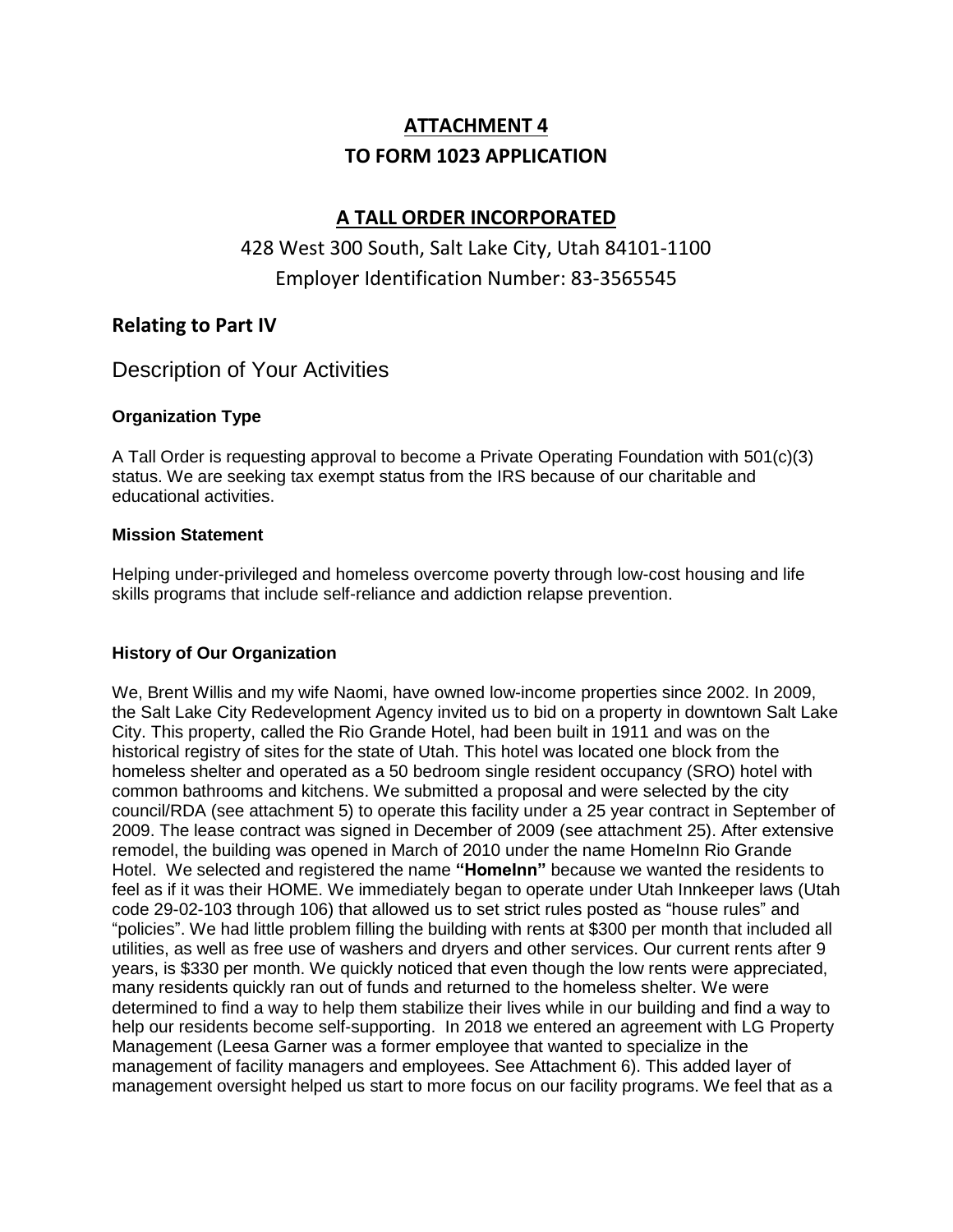non-profit company we could accomplish so much more by providing more of these programs within the facility, and to other outside organizations.

I authored a book in 2009 called *The Golden Quest*. It outlined the stepping stones I had personally found helpful in attaining our own path to self-reliance and what I had observed worked for our residents. I began teaching lessons from this book in 2011 and having open workshop discussions with our residents to find as many tools as possible to help them overcome the cycles of poverty and addictions. These open workshops have evolved to the point that we have seen great success in helping our residents find productive work, when possible for their situation, and remaining solvent while rebuilding a life based on what has become our three-prong approach; **Self-reliance, Life Skills Training, and Relapse Prevention**. We have grown and now have a licensed clinical social worker (LCSW) overseeing our programs, as well as three teachers and volunteer resident facilitators to administer the workshops. We also have added a **"Guest Task Program"** that helps our residents reduce their rent, as they accept and follow-up on cleaning and maintenance jobs in our building. We also added a **"Give Back Program"** in 2017 that provides longer resident stays to those who are serving out in the local community. Many of our residents are now working in the homeless shelter, food banks, and other programs in the area.

In all of these efforts, we have kept one metric since 2015. **How many residents, who move out of our facility, move to better housing? The metric has now grown to over 90%.** Since implementing our programs, now over 90% of the residents we serve will become selfsupporting enough to move to better housing.

#### **Programs Offered To Target Groups**

In 2013, we reserved the internet address name "A Tall Order.Org". We have been gradually building towards placing all of our teaching programs under this organization. We have had many local facilities, including half-way houses, homeless shelters, and other low-income facilities express interest in having our programs in their buildings to help their residents. We desire to be approved for  $501(c)(3)$  status so that we will be able to improve and expand these efforts with our building and our community. We will provide free workshops and teaching materials to any groups or organizations that desire to share these successful practices in their facilities. All of these programs are self-funded within our housing operations, but we will accept donations from the local community, through our web site, to help us cover expenses for staff and program material expenses.

We personally plan to fund all operations through the remainder of 2019 (approximately \$52,000.00 for anticipated salaries and materials, see Part IX A. Statement of Revenues and Expenses).

#### **Expanding Low-Income Housing for Target Group**

The City of Salt Lake, through the Redevelopment Agency (RDA), has expressed interest in providing more low-income housing within the city. The agency has expressed a desire to help us obtain more properties to operate, including making the current HomeInn Rio Grande Hotel available for purchase to us. We desire to purchase this property from them and place it within our non-profit structure by early 2020. One problem we have encountered, while trying to obtain